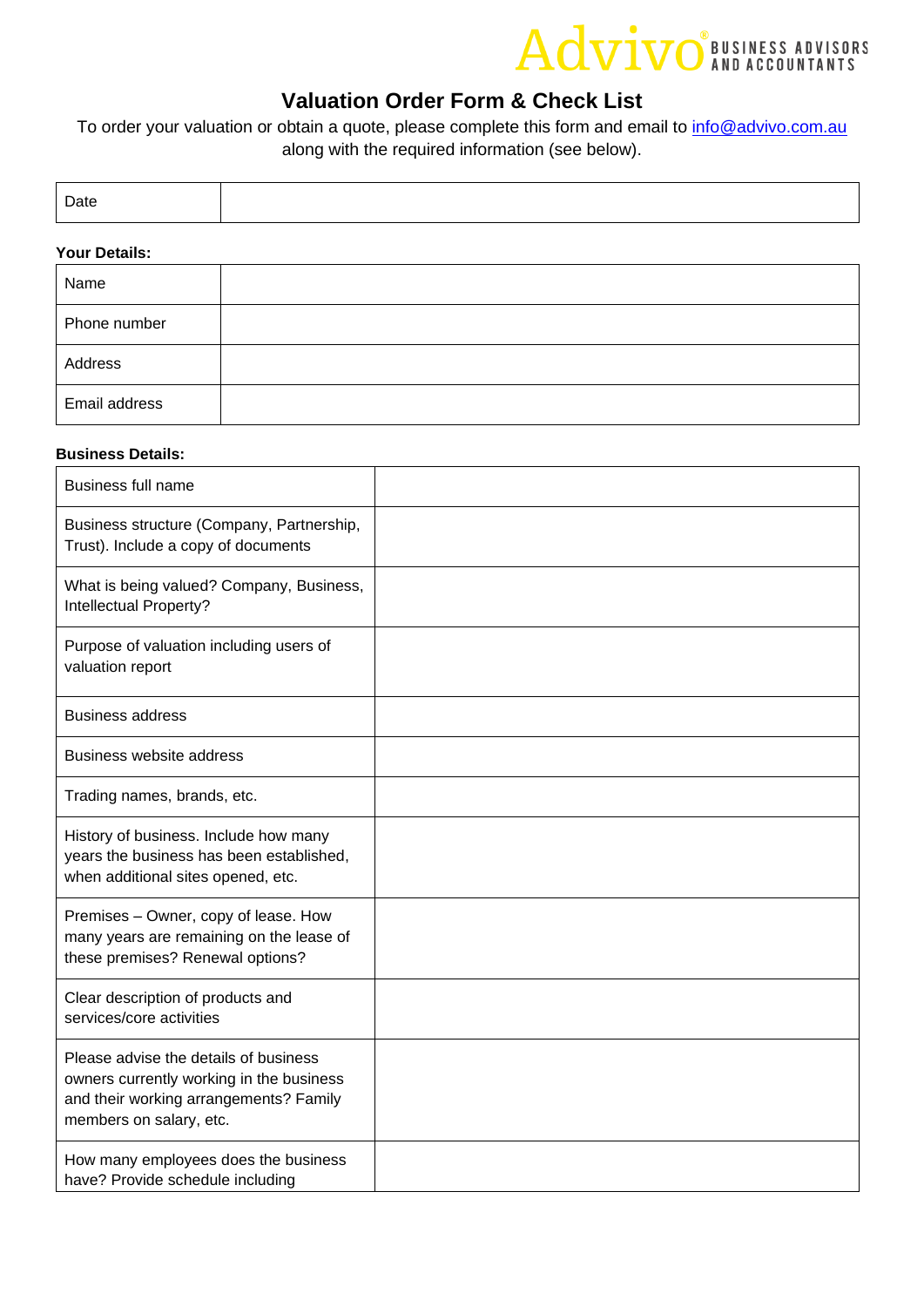# Advivo<sup>Business</sup> ADVISORS

| renumeration, start date and accrued<br>entitlements                                                                                                                                                                 |  |
|----------------------------------------------------------------------------------------------------------------------------------------------------------------------------------------------------------------------|--|
| Estimated value of business or asking<br>price?                                                                                                                                                                      |  |
| Estimated stock value? (if applicable)                                                                                                                                                                               |  |
| Aged debtors listing and history of bad debt<br>write offs                                                                                                                                                           |  |
| Details of any government grants/taxation<br>offsets                                                                                                                                                                 |  |
| Does the profit & loss statement include a<br>wage to the owner(s)? If so, please advise<br>how much they are paid per year.                                                                                         |  |
| Detailed work in progress if applicable -<br>WIP history/days                                                                                                                                                        |  |
| Detailed inventory listing if applicable -<br>stock history days on hand/turn over. Stock<br>obsolescence history?                                                                                                   |  |
| Detailed client/customer base listing<br>including rankings, turnover and any<br>special arrangements. Customer profile if<br>applicable                                                                             |  |
| Detailed debtor history & performance<br>report if applicable - history/days/collection<br>cycle                                                                                                                     |  |
| Detailed supplier listing, including<br>supplies/services provided and any special<br>arrangements including incentives/rebates,<br>copies of service agreements i.e. IT<br>support, telephone, website hosting etc. |  |
| Distribution channels - Direct sales, agents,<br>resellers (include agreements if applicable)                                                                                                                        |  |
| Does the business import/export?                                                                                                                                                                                     |  |
| Strategic alliances/buying groups/co-<br>operatives                                                                                                                                                                  |  |
| Details of intellectual property - patents,<br>trademarks, domain names, logos etc.                                                                                                                                  |  |
| Details of any disputes/claims or litigation<br>that may affect the business or its<br>reputation                                                                                                                    |  |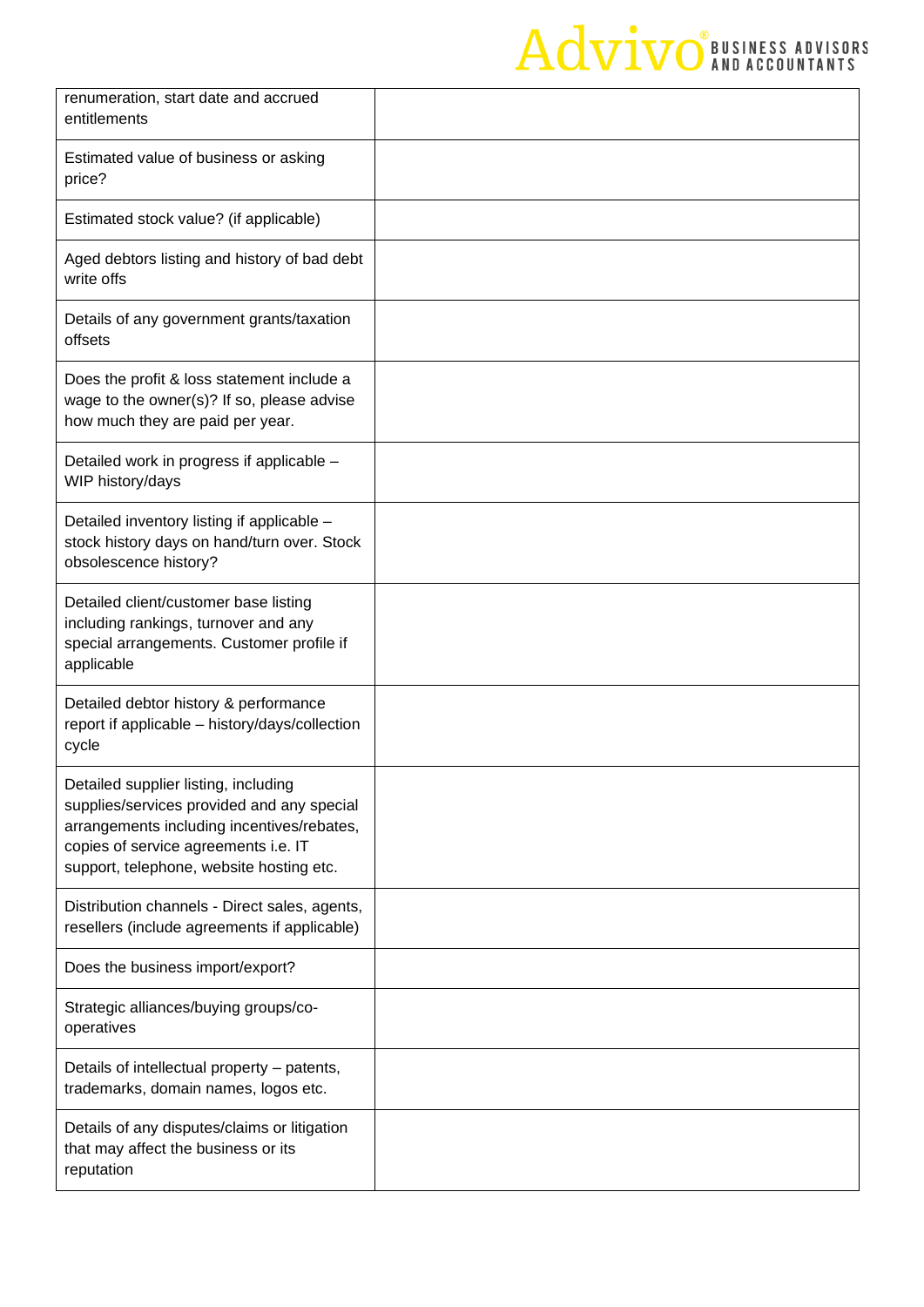## Advivo<sup>BUSINESS ADVISORS</sup>

### **Additional Information:**

| What do you consider are the strengths of<br>the business?                                                                          |  |
|-------------------------------------------------------------------------------------------------------------------------------------|--|
| What do you consider are the weaknesses<br>of the business?                                                                         |  |
| What do you consider are the opportunities<br>of the business?                                                                      |  |
| What do you consider are the threats of the<br>business?                                                                            |  |
| Estimated value of business or asking<br>price?                                                                                     |  |
| Estimate value of stock? (if applicable)                                                                                            |  |
| Risks - Current or potential<br>market/industry/economic/legislative or<br>political influences                                     |  |
| Seasonality?                                                                                                                        |  |
| Details of systems and processes, quality<br>assurance etc. (if applicable)                                                         |  |
| Specific skills or qualifications required to<br>operate the business, i.e., builders license,<br>RSA, RSG/RCG, Food & Safety, etc. |  |
| Copy of all licenses/franchise agreements<br>inapplicable (i.e., health, council,<br>environmental etc.)                            |  |
| Please provide any other additional<br>information about the business you think<br>may be relevant:                                 |  |

### **Financial Statements Required:**

| Profit & Loss (P&L) Statements for the past<br>3 years                                                                                                                      |  |
|-----------------------------------------------------------------------------------------------------------------------------------------------------------------------------|--|
| Details of Profit & Loss adjustments -<br>extraordinary payments i.e., family salaries,<br>personal expenses, insurances & other<br>payments, or income not explicit in P&L |  |
| Balance Sheet for the past 3 years                                                                                                                                          |  |
| Interim P&L and Balance Sheet for the<br>current year (if available)                                                                                                        |  |